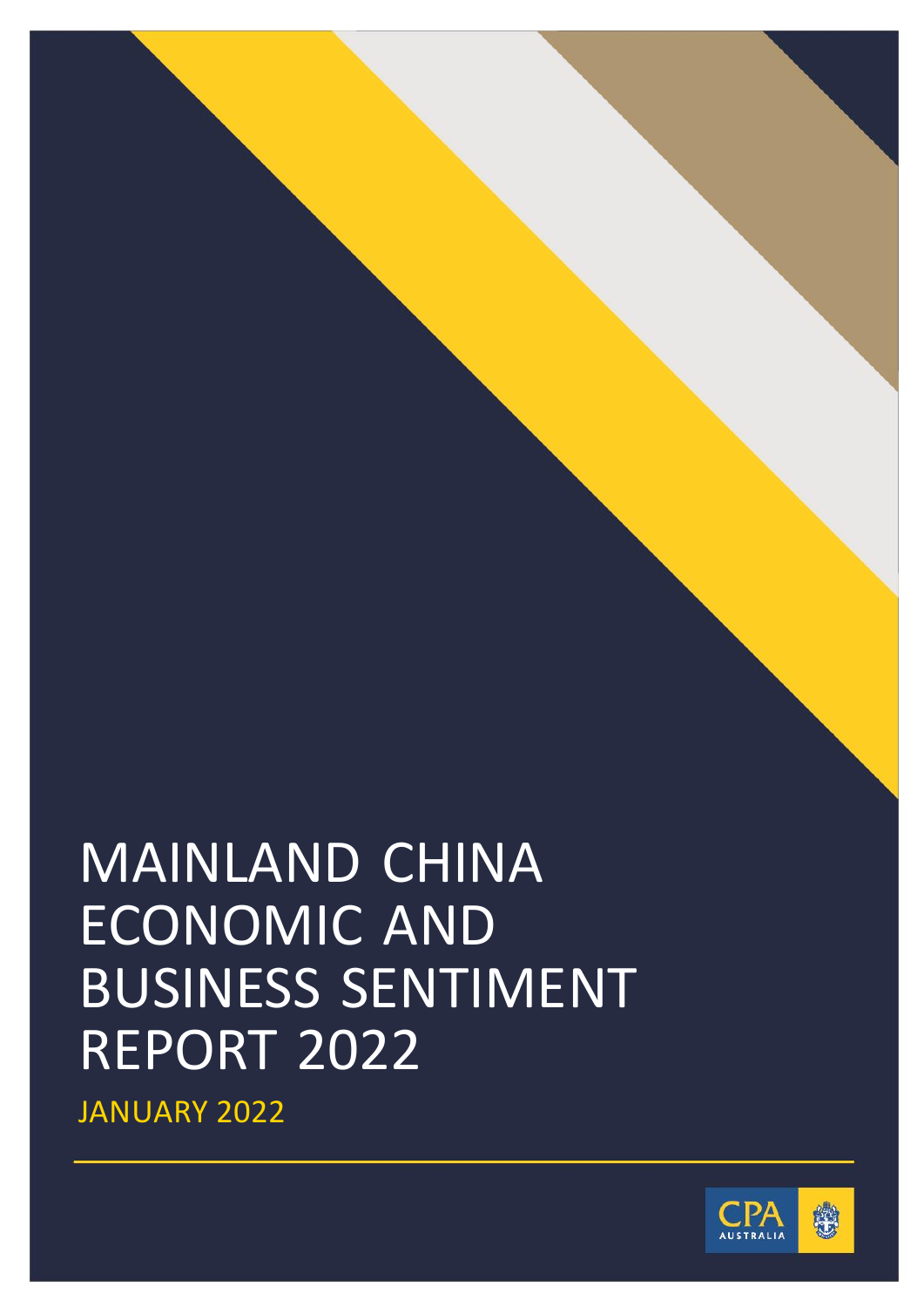ISBN: 978-1-922690-10-4

## LEGAL NOTICE

The reproduction, adaptation, communication or sale of these materials ('the Materials') is strictly prohibited unless expressly permitted under Division 3 of the Copyright Act 1968 (Cth). For permission to reproduce any part of these materials, please contact the CPA Australia Legal Business Unit - legal@cpaaustralia.com.au.

## COPYRIGHT NOTICE

© CPA Australia Ltd (ABN 64 008 392 452) ("CPA Australia"), 2022. All rights reserved.

#### DISCLAIMER

CPA Australia had used reasonable care and skill in compiling the content of these materials. However, CPA Australia makes no warranty that the materials are accurate and up to date. These materials do not constitute the provision of professional advice whether legal or otherwise. Users should seek their own independent advice prior to relying on or entering into any commitment based on the materials. The materials are purely published for reference purposes alone. CPA Australia, their employees, agents and consultants exclude completely all liability to any person for loss or damage of any kind including but not limited to legal costs, indirect, special or consequential loss or damage (however caused, including by negligence) arising from or relating in any way to the materials and/or any use of the materials. Where any law prohibits the exclusion of such liability, then to the maximum extent permitted by law, CPA Australia's liability for breach of the warranty will, at CPA Australia's option, be limited to the supply of the materials again, or the payment of the cost of having them supplied again.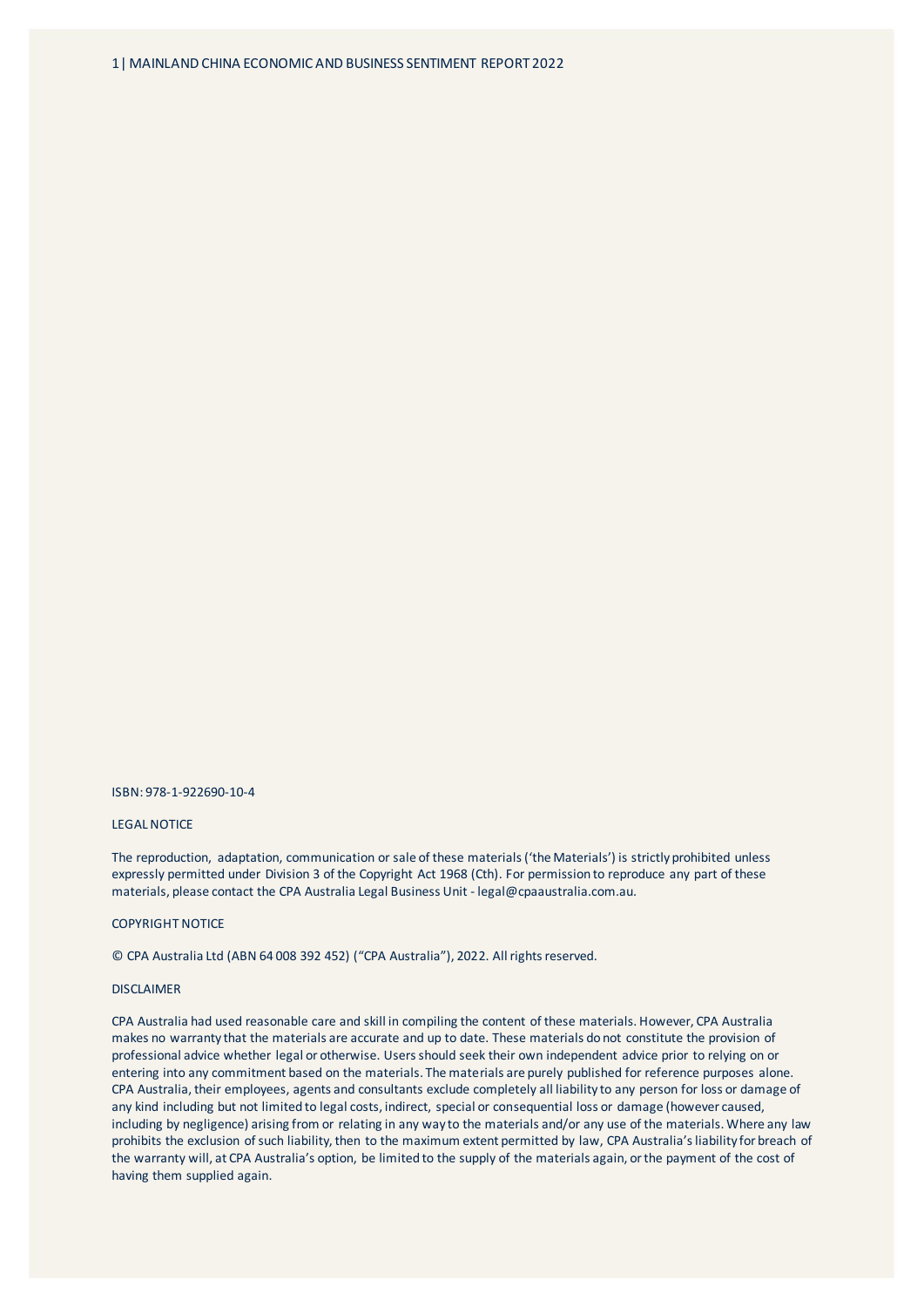# **CONTENTS**

| <b>INFOGRAPHIC</b>                    | 3              |
|---------------------------------------|----------------|
| <b>ABOUT THE REPORT</b>               | $\overline{4}$ |
| ABOUT CPA AUSTRALIA                   | $\overline{4}$ |
| <b>ACKNOWLEDGEMENTS</b>               | $\overline{4}$ |
| <b>KEY FINDINGS</b>                   | 5              |
| <b>RECOMMENDATIONS</b>                | 6              |
| ECONOMIC EXPECTATIONS                 | $\overline{7}$ |
| <b>BUSINESS OUTLOOK</b>               | 10             |
| <b>BUSINESS STRATEGIES AND TRENDS</b> | 13             |
| <b>MARKET EXPASION</b>                | 19             |
| <b>CONCLUSION</b>                     | 21             |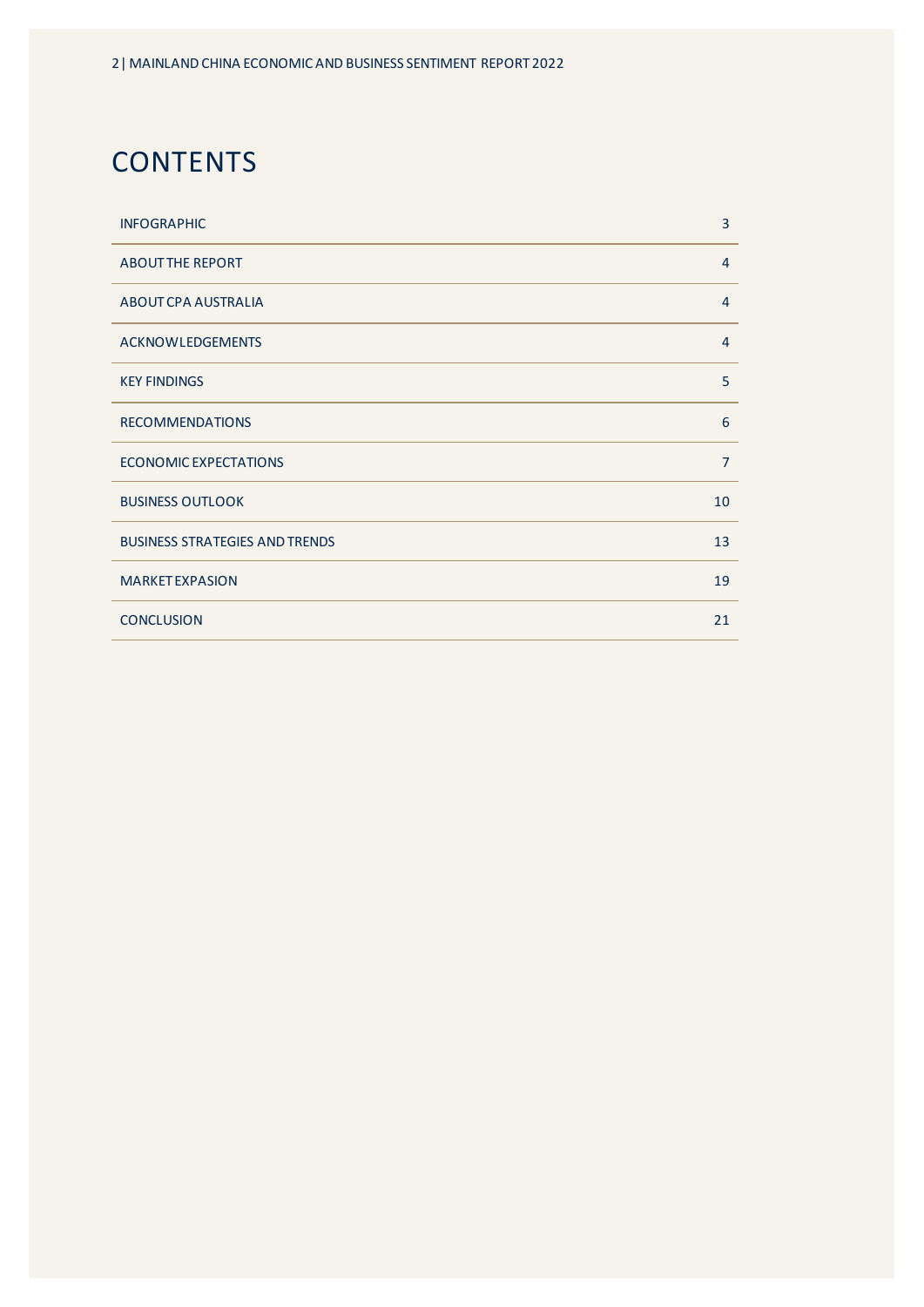# **MAINLAND CHINA ECONOMIC AND BUSINESS SENTIMENT SURVEY 2022**



# Economic expectations



expect GDP to grow by 5 per cent or more in 2022

# Key factors impacting economic growth



# **Business trends**



expect their company to increase investment into new technology In 2022

expect their company to undertake **ESG-related initiatives in 2022** 

# **Key strategic focuses**



**Digital transformation,** technology development and innovation

**Improving existing** customers' experiences, satisfaction and loyalty

**Exploring new** expansion

# Recommendations for businesses



Take advantage of preferential market expansion policies, for example, diversifying and expanding businesses into the GBA.



Establish a long-term ESG strategy or governance framework and specify **ESG-related responsibilities across** different business units.

Balance market opportunities, capital risks and corporate governance risks based on the characteristics of the industry and the overall business strategy.

# **Business outlook**



expect their company's profit to increase or remain the same in 2022



# 49%

expect their company's headcount to increase in 2022



expect their company to expand business activities into Greater China within the next 3 years



select 'creativity and innovation' as the skill employee should develop to enhance the business' competitiveness in 2022



markets for potential



Integrate medium and long-term development strategies and reasonably allocate resources across short, medium and long-term R&D investment in targeted areas.



Regularly review and seek to improve internal tax compliance and control systems.



Focus on nurturing, upskilling and reskilling talent in innovation and technology to enhance the competitiveness of the businesses.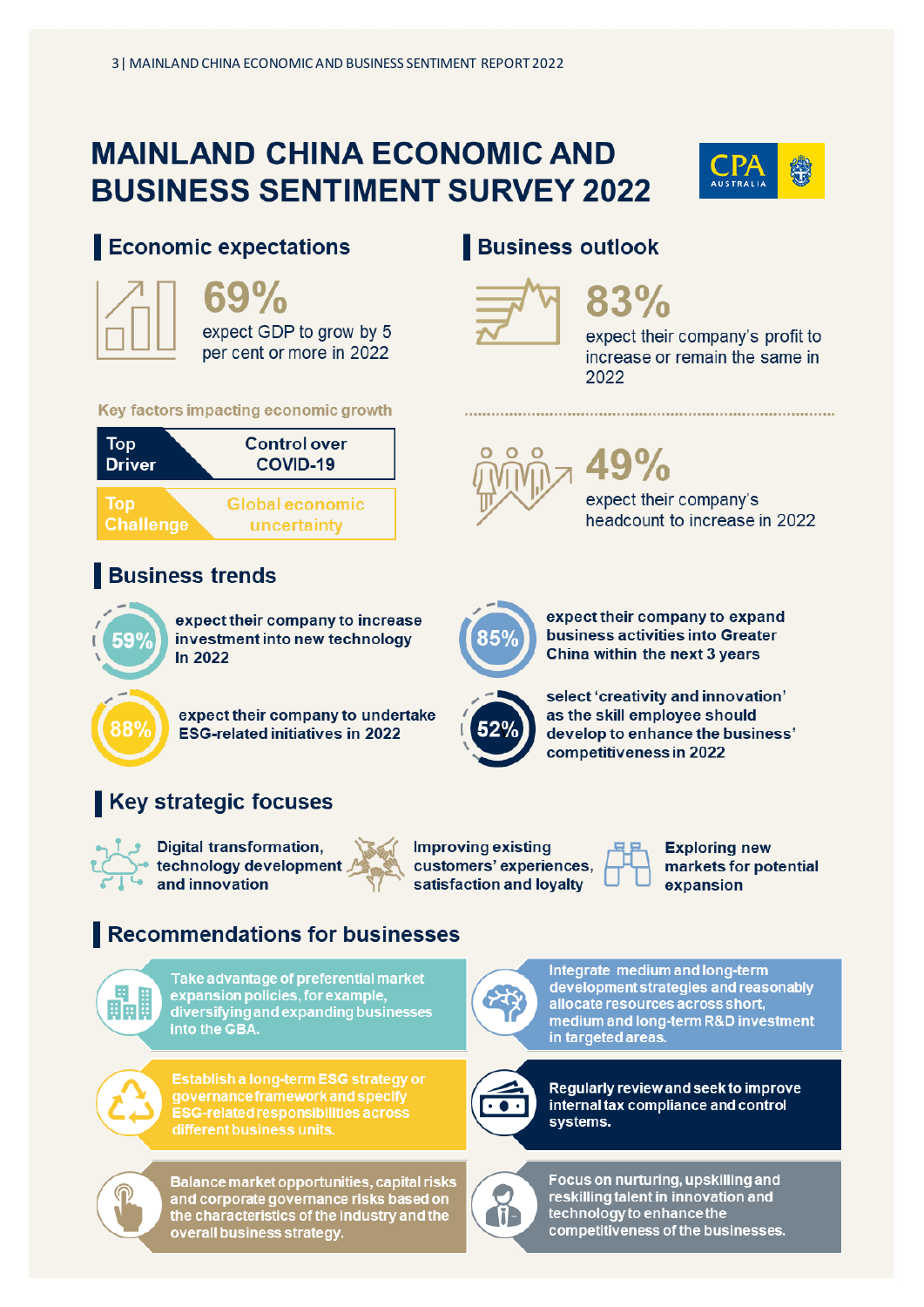# **ABOUT THE REPORT**

CPA Australia's Mainland China Economic and Business Sentiment Report 2022 summarises the results of a survey of accounting and finance professionals' views on the state of China's economy and business conditions in 2022 and beyond.

The survey was conducted from 24 November to 12 December 2021. A total of 210 responses were received from CPA Australia members residing in Mainland China.

Respondents came from a wide variety of industries, with financial services and insurance (27 per cent), CPA professional services(12 per cent) technology / IT and e-commerce (9 per cent) having the largest representation.

Respondents were most likely to work for a multinational corporation (44per cent) or a private-owned enterprise (29 per cent).

Respondents were most likely to work for companies with 1,000 or more employees (45 per cent).

# **ABOUT CPA AUSTRALIA**

CPA Australia is one of the largest professional accounting bodies in the world, with more than 168,000 members in over 100 countries and regions, including more than 20,000 members in Greater China. We have offices in Beijing, Shanghai, Guangzhou and Hong Kong. Our core services include education, training, technical support and advocacy. CPA Australia provides thought leadership on local,

# **ACKNOWLEDGEMENTS**

CPA Australia would like to acknowledge the many CPA Australia members who took part in this survey. We would especially like to thank the following members for their input and guidance in shaping this report:

• Mr Michael Yu FCPA (Aust.) President of CPA Australia East and Central China Committee

national and international issues affecting the accounting profession and public interest. We engage with governments, regulators and industries to advocate policies that stimulate sustainable economic growth and have positive business and public outcomes. Find out more at **[cpaaustralia.com.au](https://www.cpaaustralia.com.au/)**.

- Ms Rebecca Wong FCPA (Aust.) Deputy President of CPA Australia South China Committee
- Mr Raymond Zhu FCPA (Aust.) Deputy President of CPA Australia East and Central China Committee
- Mr Kevin Ng FCPA (Aust.) Member of CPA Australia North China Committee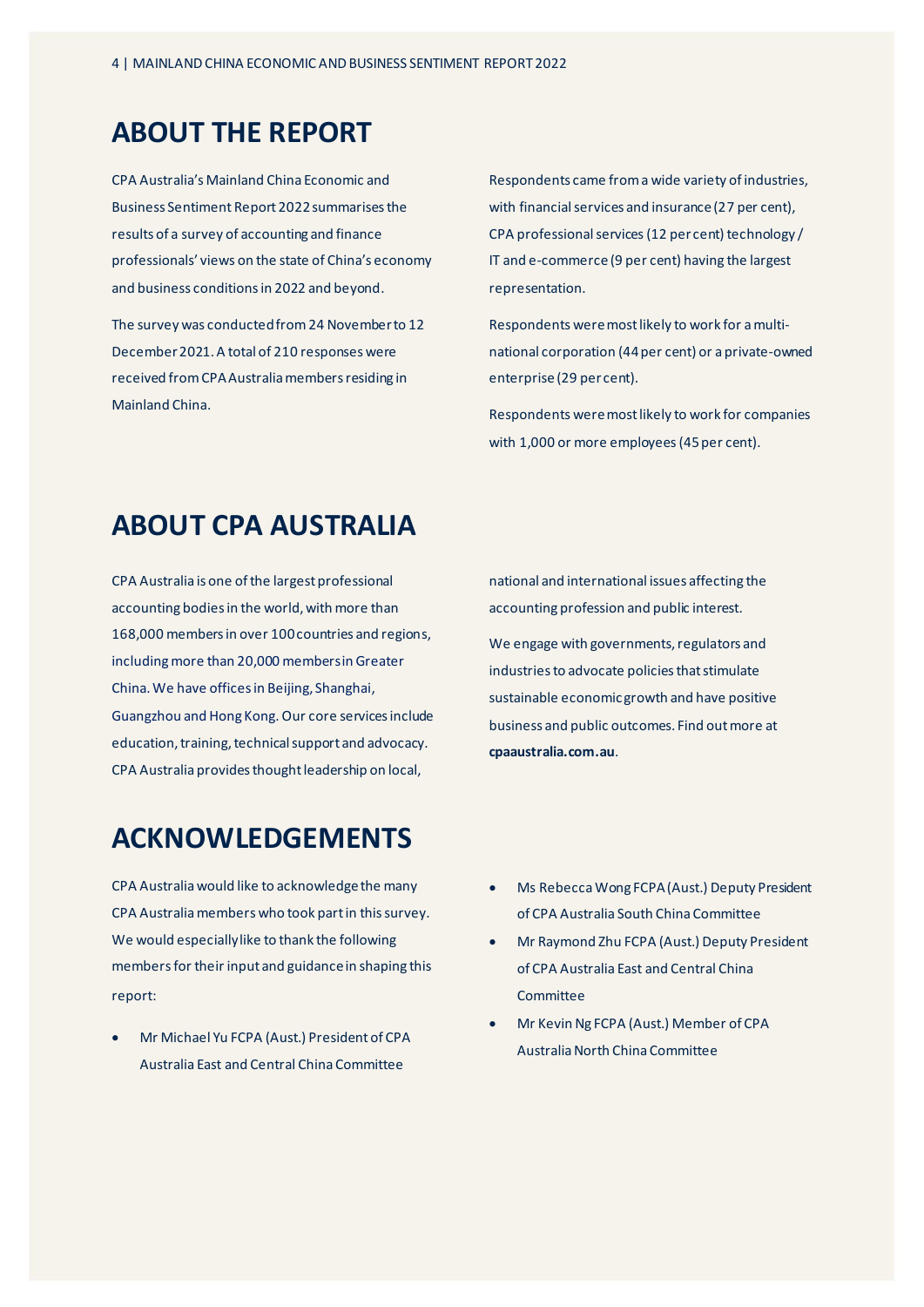# **KEY FINDINGS**

## **Economic expectations**

Sixty-nine per cent of surveyed members expect Mainland China's GDP to grow at five per cent or above in 2022. Members were most likely to forecast that China's economy will grow by between five per cent to 5.4 per cent in 2022 with 30 per cent of respondents choosing this option. Twenty-three per cent expect GDP to expand by 5.5 to 5.9 per cent or more.

Given the significant size of Mainland China's economy, achieving a growth rate of around five per cent would provide support to the recovery of the global economy in 2022.

When asked what will most positively impact China's economy in 2022, the top three factors are "control over COVID-19" (52 per cent), "recovery of the global economy" (40 per cent), and "measures to upgrade the industrial and manufacturing base" (34 per cent).

Other important factors to support Mainland China's economy in 2022 include "government initiatives to build a dual circulation economy" (30 per cent) and "further measures to support regional economic development" (28 per cent).

"Global economic uncertainty" (60per cent) was nominated by respondents asthe most significant challenge to Mainland China's economy in 2022. Other major challenges include "COVID-19" (47 per cent) and "international trade barriers" (46 per cent).

# **Business outlook**

A stable economic outlook is translating to more robust business confidence. Respondents' expectations for their company's profit were generally positive with 83 per cent of accounting professionals expecting their company's profit to

either increase or remain largely the same in 2022, up from71 per cent reported last year.

This trend is also reflected in expectations for changes in company headcounts in 2022, with 80 per cent of respondents expecting their employer's headcount will either increase or remain the same, up by 16 percentage points from 2021.

These results suggest that most of our members surveyed aremore confident in their outlook for their business in 2022 compared to 2021, despite ongoing headwinds such as outbreaks of more contagious variants of COVID and supply bottlenecks.

## **Business strategies and trends**

Reflecting both a proactive and innovative culture of many Mainland Chinese businesses, respondents consider "digital transformation, technology development and innovation" (47 per cent) and "exploring new markets for potential expansion" (32 per cent) as two of the top three key strategic focuses for their business in 2022.

Additionally, 37 per cent of respondents said their business will also focus on "improving existing customers experiences, satisfaction and loyalty", suggesting that businesses are placing more value on maintaining their existing customer base.

Many respondents also chose "improving business efficiency" (31 per cent), and "cost management" (30 per cent) as key strategic focuses in 2022.

The strong culture of innovation and technology adoption amongst many Mainland Chinese businessesis reflected in the 59 per cent of respondents who expect their businesses to increase investment in new technologies, up two percentage points from 2021. This indicates that many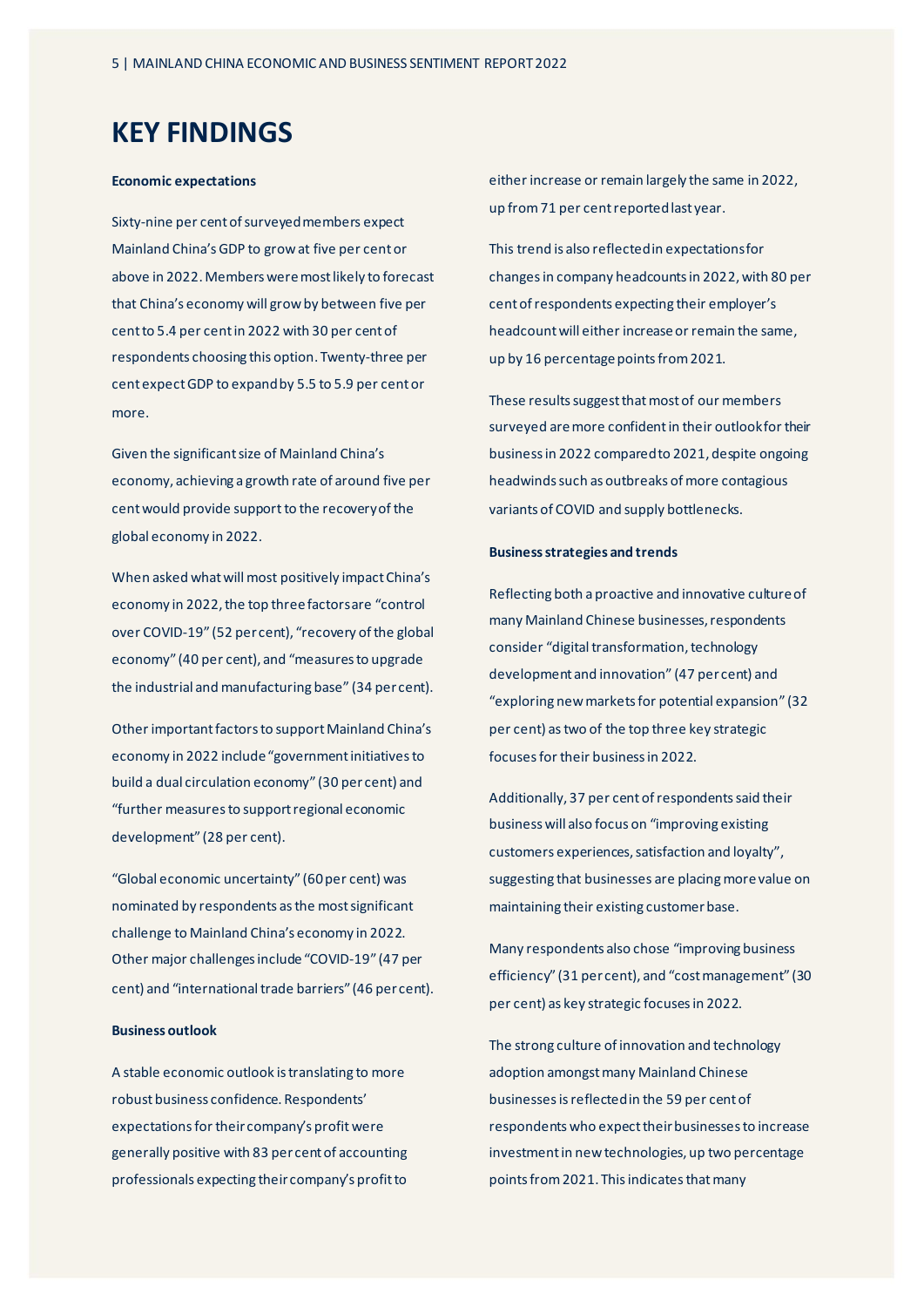businesses in China are digitalising through increased technology investment to focus on long-term growth opportunities and staying ahead of competitors by making greater use of technology to improve productivity and business processes.

With more companies focusing on digitalising their business, respondents were most likely to nominate "creativity and innovation" (52 per cent) "digital and technical skills" (45 per cent) and "flexibility and adaptability" (35 per cent) as the top skills they believe employees should develop to enhance the competitiveness of their business in 2022.

Spurred by the emergence of environment, social and governance (ESG) practices as a fundamental component of a business, respondents chose "develop a long-term ESG strategy" (23 per cent), "review existing processes to improve environmental outcomes / reduce environmental impacts" (14 per cent) and "increase investment in ESG projects" (13 per cent) as the top-three ESG initiatives they believe their companies will focus on in the next three years.

# **RECOMMENDATIONS**

We suggest that the focus for 2022 should be on positioning businesses for stable and sustainable growth and identifying new growth opportunities. Businesses in Mainland China could consider the following recommendations:

- Take advantage of preferential market expansion policies, for example, diversifying and expanding businesses into the GBA.
- Integrate medium and long-term development strategies and reasonably allocate resources acrossshort, medium and long-term research and development (R&D) investment in targeted

On taxation, respondents selected "Phase IV of the Golden Tax Project" (24 per cent), "corporate income tax reform" (21 per cent) and "tax policies related to the sustainable development of businesses" (12 per cent) as the tax developments that will impact their businesses the most in the next three years.

## **Market expansion**

When asked which regions in Greater China their business will mainly focus its expansion activities in the next three years, respondents were most likely to expect their businesses to expand in the Greater Bay Area (GBA; excluding Hong Kong and Macao) (47 per cent), the Yangtze Economic Belt (46 per cent) and the Beijing-Tianjin-Hebei region (29 per cent).

When expanding or conducting business in overseas markets, "trade relations between China and the overseas region" (45 per cent), "effectiveness of COVID-19 vaccine rollout" (44 per cent) and "political stability" (44 per cent) are the three stand-out factors that respondents believe will influence their companies' decision to expand overseas.

areas.

- Establish a long-term ESG strategy or governance framework and specify ESG-related responsibilities across different business units.
- Regularly review and seek to improve internal tax compliance and control systems.
- Balance market opportunities, capital risks and corporate governance risks based on the characteristics of the industry and the overall corporate strategy.
- Focus on nurturing, upskilling and reskilling talent in innovation and technologyto enhance the competitiveness of businesses.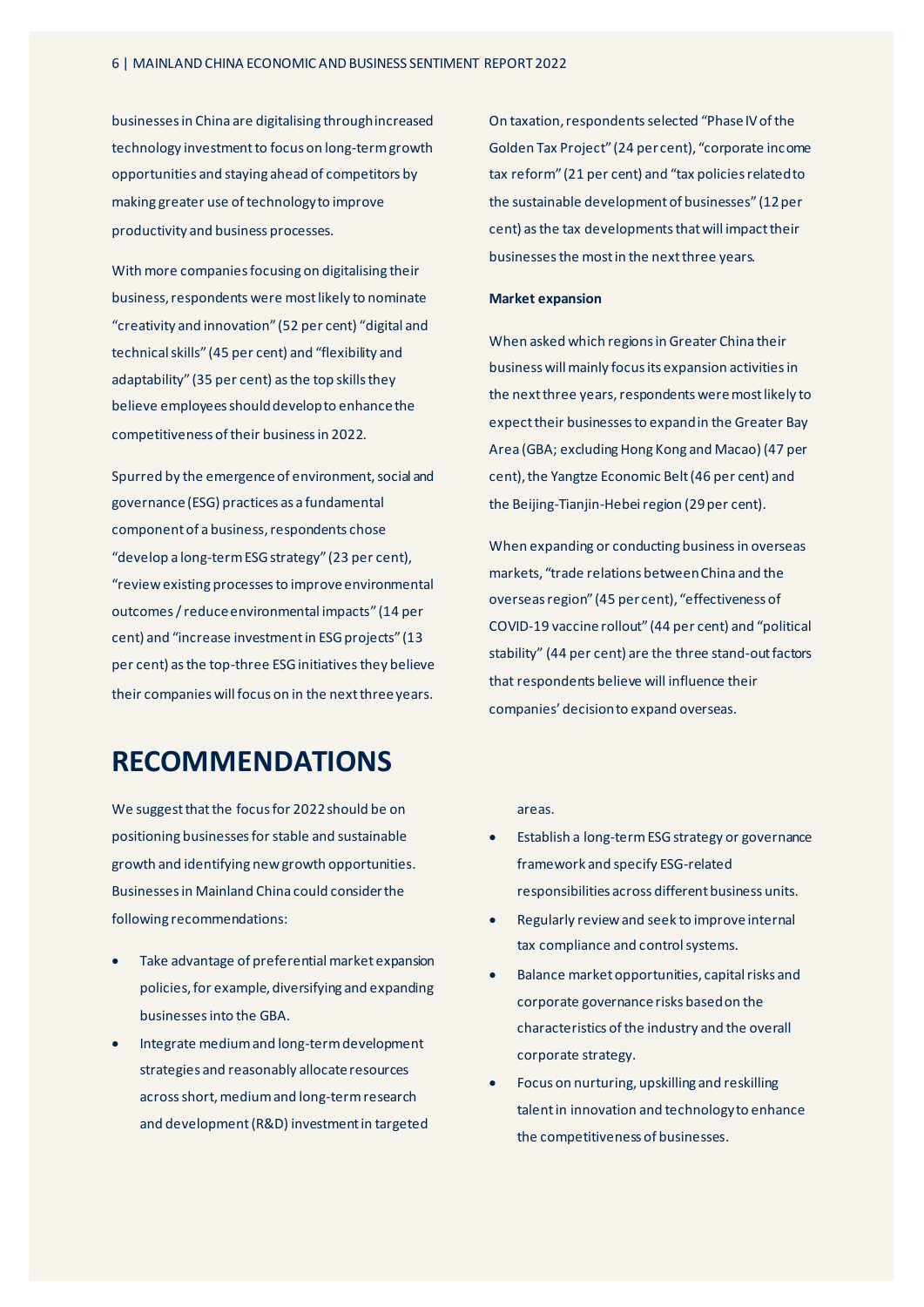# **ECONOMIC EXPECTATIONS**



# **Figure 1. Mainland China GDP growth expectations**

**Question:** In your opinion, what do you expect Mainland China's GDP growth rate to be in 2022?

Figure 1 shows that 69 per cent of CPA Australia's members expect Mainland China's economy to grow by five per cent or more in 2022. This indicates that most accounting professionals believe that the economy will continue to recover in 2022 and growth will be kept at a reasonable level.

A stable GDP growth rate of around five to six per cent means that Mainland China will continue to play a key role in driving the recovery of the global economy in 2022.

# **Factors expected to positively impact Mainland China's economy in 2022**

A majority of respondents (52 per cent) chose "control over COVID-19" as the factor that will most positively impact Mainland China's economy in 2022. Given the success Mainland China had in managing COVID-19 outbreaks in 2020 and keeping it under control in 2021, it is likely that further COVID-19 outbreaks will be contained in 2022. The survey

findings show that an effective COVID-19 containment strategy remains a key factor in spurring the economy.

The recovery of the global economy (40 per cent) is the second most selected factor, indicating that many accounting and finance professionals surveyed believe that the global economic growth momentum in 2021 will continue in 2022, and that this should underpin stable economic growth in Mainland China.

"Measures to upgrade the industrial and manufacturing base" (34 per cent) was the third most chosen option. With the value-added of industrial output rising 9.6 per cent in 2021 compared to 2020 and the value-added of high-tech manufacturing increasing 18.2 per cent, policy measures to promote the upgrading of the industrial and manufacturing system is expected to provide impetus to economic growth.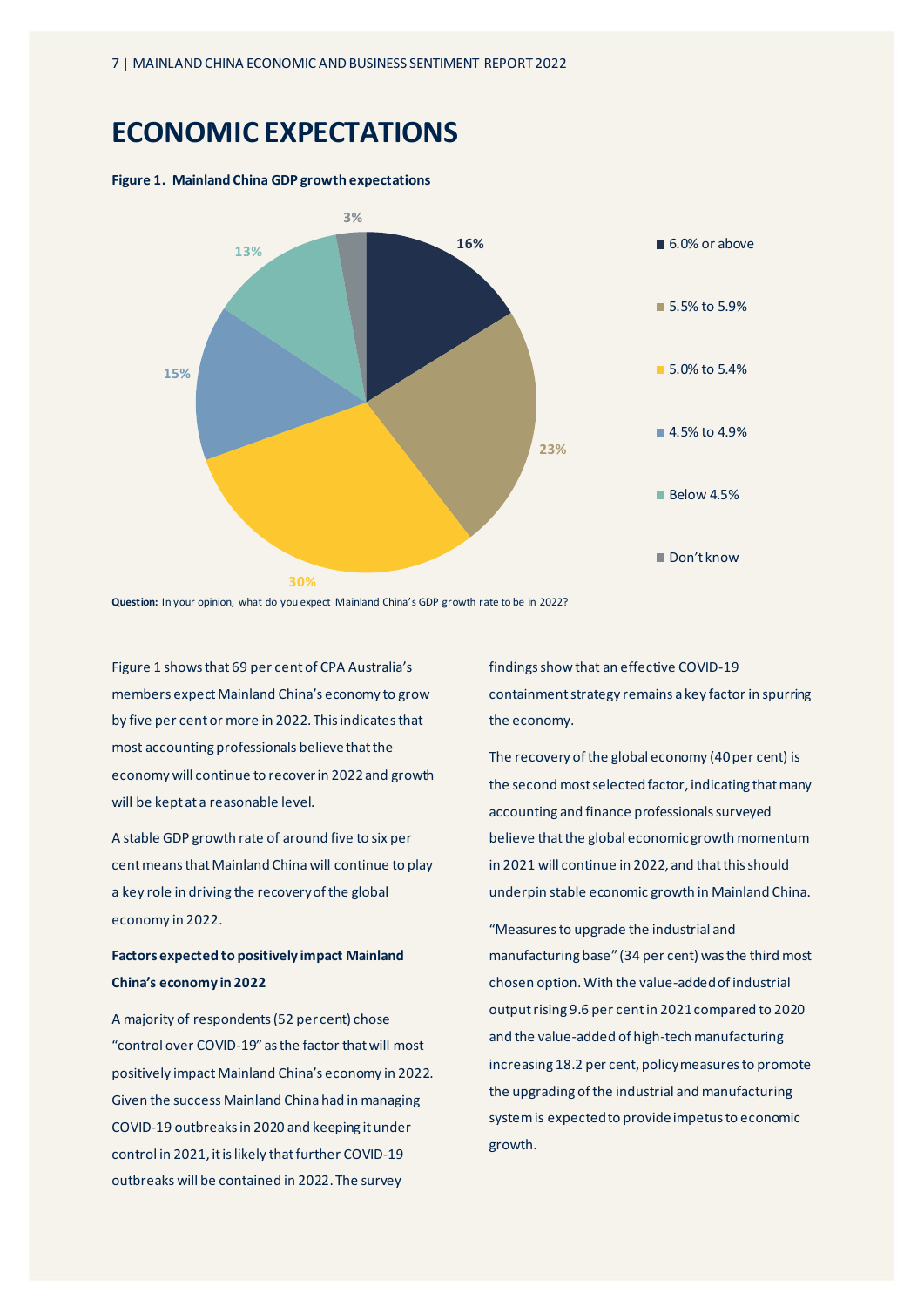Initiatives to build a dual circulation economy (30 per cent) and measures to support regional development (28 per cent) are also popular choices for having a positive impact on the economy in 2022.

# **Main challenges to Mainland China's economy in 2022**

The major factors that respondents believe will pose downside risks to Mainland China's economy include "global economic uncertainties" (60 per cent), "COVID-19" (47 per cent) and "international trade barriers" (46 per cent).

The survey findings, together with engagement with members across other parts of the world, indicate

that the major uncertainties and challenges impacting their business include:

- further COVID-19 outbreaks
- skills shortages
- increasing costs
- global supply chain disruptions, including those caused by international trade barriers.

Support for the domestic economy through continued fiscal support, tax and fees cuts, measures to build a dual circulation economy, and policies to upgrade the manufacturing capabilities of industries in Mainland China will help encourage economic growth in 2022.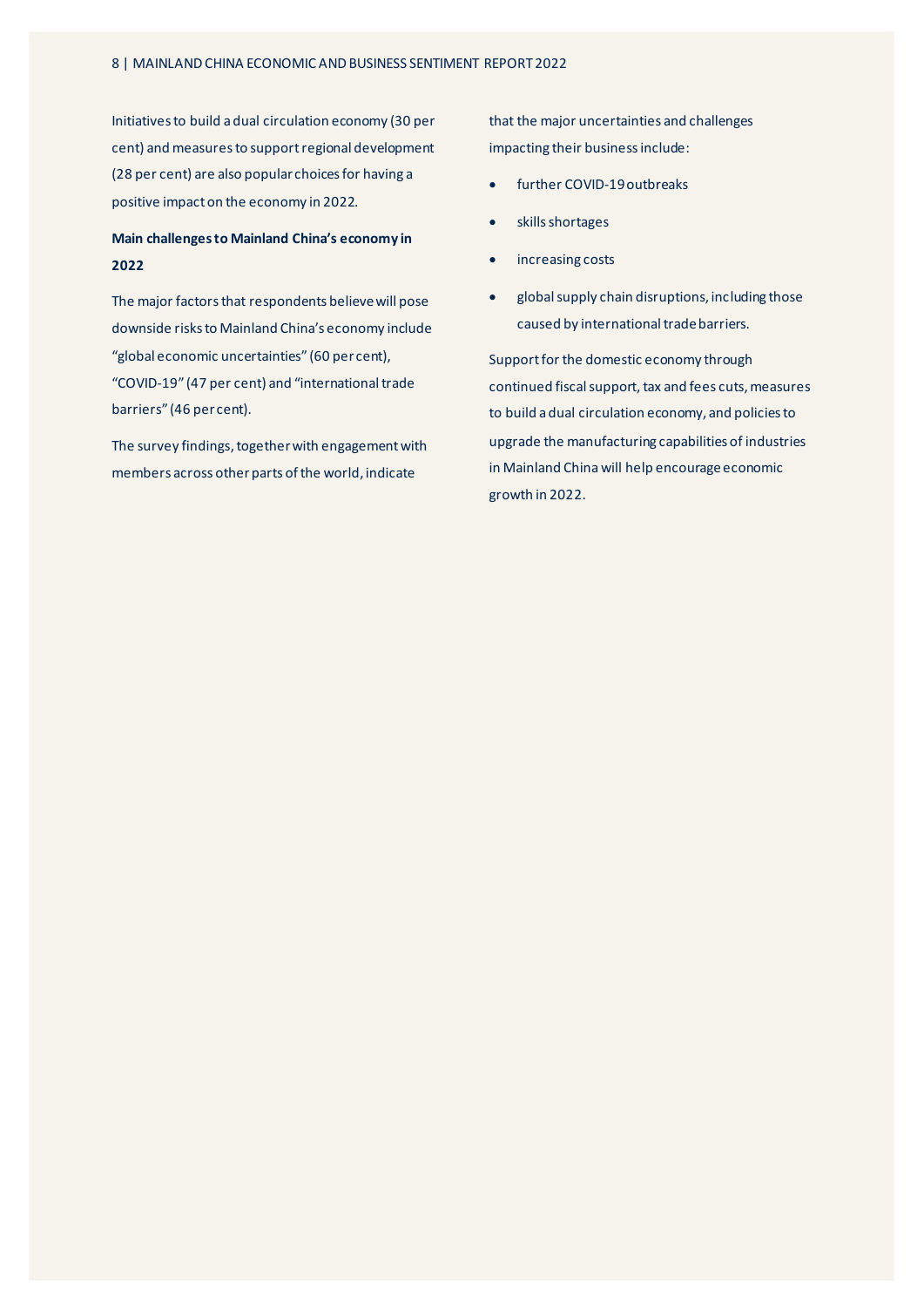

**Mr Kevin Ng FCPA (Aust.)**

**Member of CPA Australia's North China Committee** 

The survey shows that the business community is confident in the economy's performance in 2022, with nearly 70 per cent of respondents expecting GDP to grow by five per cent or more this year. This mainly stems from Mainland China's effective COVID-19 prevention and control measures, and the government's series of policy adjustments in response to uncertainties that are conducive to the stable development of the economy. It's likely that these two measures will provide strong support for the continued recovery of economic activities and overall economic growth.

The strong confidence of the business community in economic prospects has led to a positive trend in the

deployment of innovation and technology, and an increased focus on sustainable development. This focus on digitalisation, an innovative culture and a low-carbon economy, will enable Mainland Chinese businessesto maintain long-term competitiveness and will help promote a stable and progressive growth of Mainland China's economy as well as the recovery of the global economy.

Atthe same time, we will need to be aware of the challenges brought by complex and uncontrollable factors. Uncertainties over the global economy are rising, the trajectory of the pandemic remains uncertain, and international trade challenges that may be caused by the acceleration of global chain restructuring may bring new pressures on companies from different regions, industries and sectors.

In light of liquidity pressure and weaker risk management capabilities of micro, small and medium-sized enterprises, the Mainland Chinese government has adopted a series of targeted relief measures. The People's Bank of China announced the conversionof the inclusive small and microenterprise loan extension support tool and the inclusive small and micro-enterprise credit loan support plan, as well as further tax and fee reduction measures. These measures are likely to further boost business confidence, reduce their financial burden and lead to inclusive growth.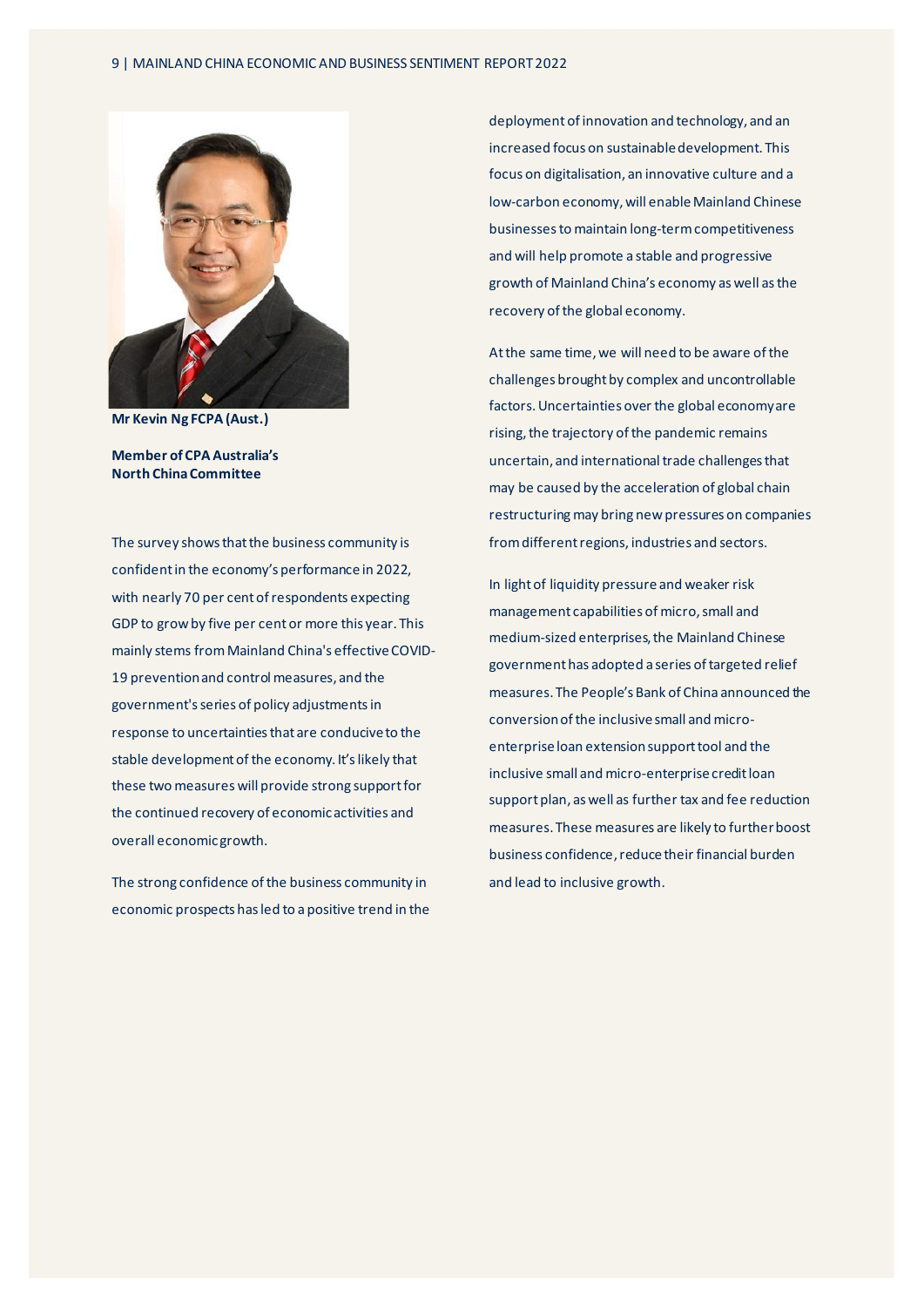# **BUSINESS OUTLOOK**

## **Figure 2. Expected change in company profit**



■ 2020 ■ 2021 ■ 2022

**Question:** In comparison to 2021, do you expect your company's profit in 2022 will… **Note:** The percentages of respondents who selected 'Don't know' in 2020, 2021 and 2022 were five per cent, five per cent and ten per cent respectively.

Reflecting moderate improvements in economic sentiment and business confidence in 2022, 47 per cent expect their company's profit to increase by two per cent or more in 2022 from 2021. This result is slightly up from 2021, when 45 per cent expected their business to increase their profit by two per cent or more.

In another sign that business conditions are improving, only seven per cent of businesses expect their company's profit will decrease in 2022, down from the forecasts of 24 per cent in 2021 and 20 per cent in 2020. This shows that a majority of Mainland Chinese businesses expect conditions to be better in 2022 than 2021.

## **Other results**

Fifty-two per cent of respondents from companies with 1000 or more employees expect their company's profit to increase by two per cent or more in 2022 compared to 2021. In comparison, 44 per cent respondents from companies with fewer than 500 employees made the same forecast.

This finding suggests that smaller businesses are less optimistic than larger businesses as they may be more vulnerable to external challenges such as further COVID-19 outbreaks.

Smaller businesses should consider the financial support measures announced by the government including tax and fee reductions and extending loan support policies to strengthen their resilience against downward pressure on economic growth.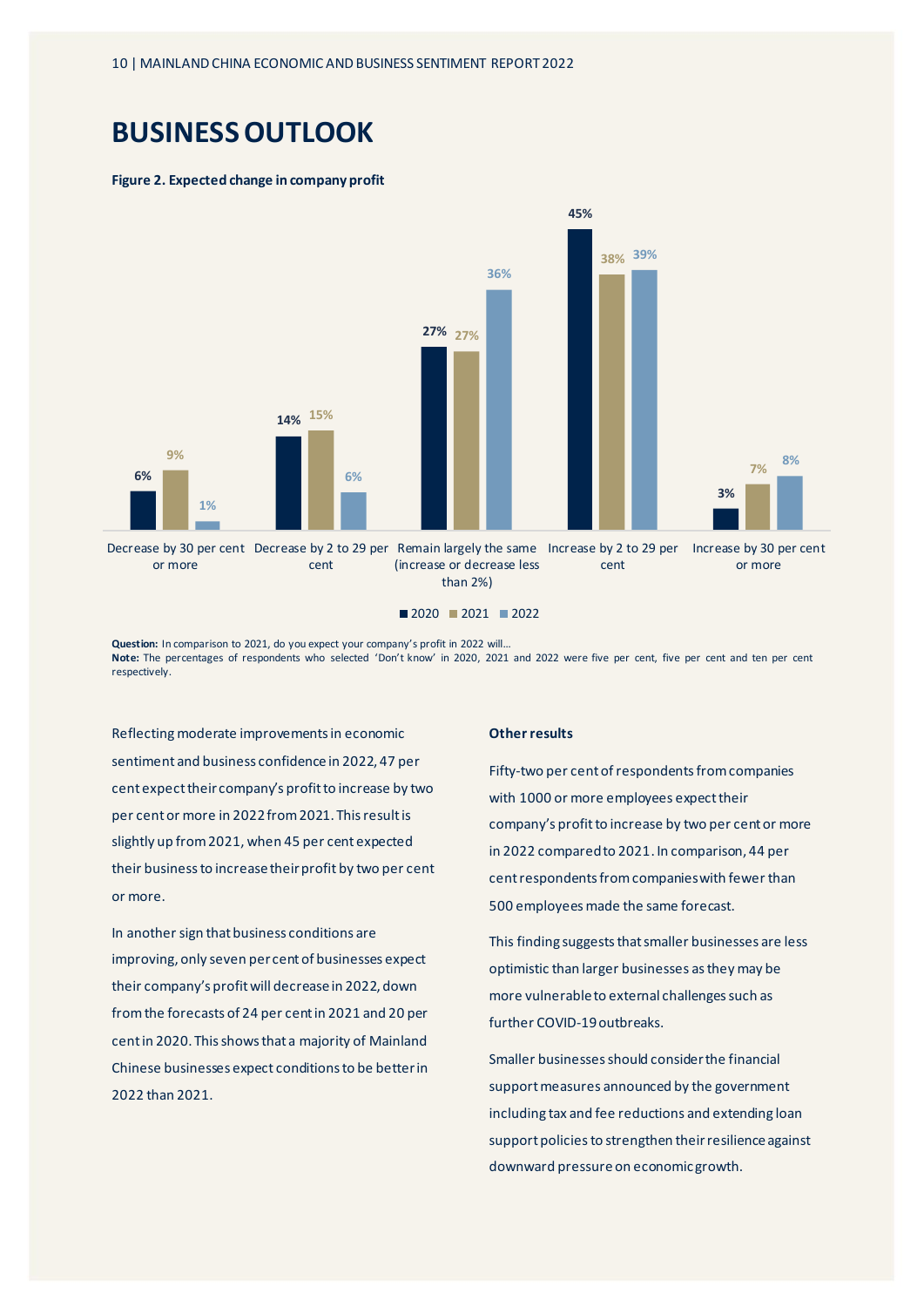

## **Figure 3. Expected change in headcount**

2020 2021 2022

**Question:** By what percentage range do you think your company's headcount in Mainland China will change in 2022 from 2021? **Note:** The percentage of respondents who selected 'Don't know' in 2020, 2021 and 2022 are five per cent, four per cent and five per cent respectively.

Consistent with profit expectations and economic growth forecasts, 49 per cent of accounting and finance professionals overall expect their company to increase headcount in 2022. Further, 35 per cent expect to increase their headcount by five per cent or more. This result represents a significantincrease from the 33 per cent that expected to increase their headcount in 2021, and 39 per cent in 2020.

Although uncertainties in the domestic and global markets may weigh on Mainland China's labour market, the result shows hiring expectations have largely recovered from dampened prospects in the year before.

According to official figures, 12.7 million new urban jobs were created in 2021. With businesses and economic confidence on the upswing and strong demand for technology and ESG skills, the labour market in 2022 is expected to be stable.

## **Other results**

Fifty-three per cent of respondents from companies with 1000 or more employees expect their company's headcount to increase in 2022 compared to 2021, while 20 per cent expect a decrease.

Fifty per cent of respondents from companies with fewer than 500 employees expect their company's headcount to increase in 2022 compared to 2021, while six per cent expect a decrease.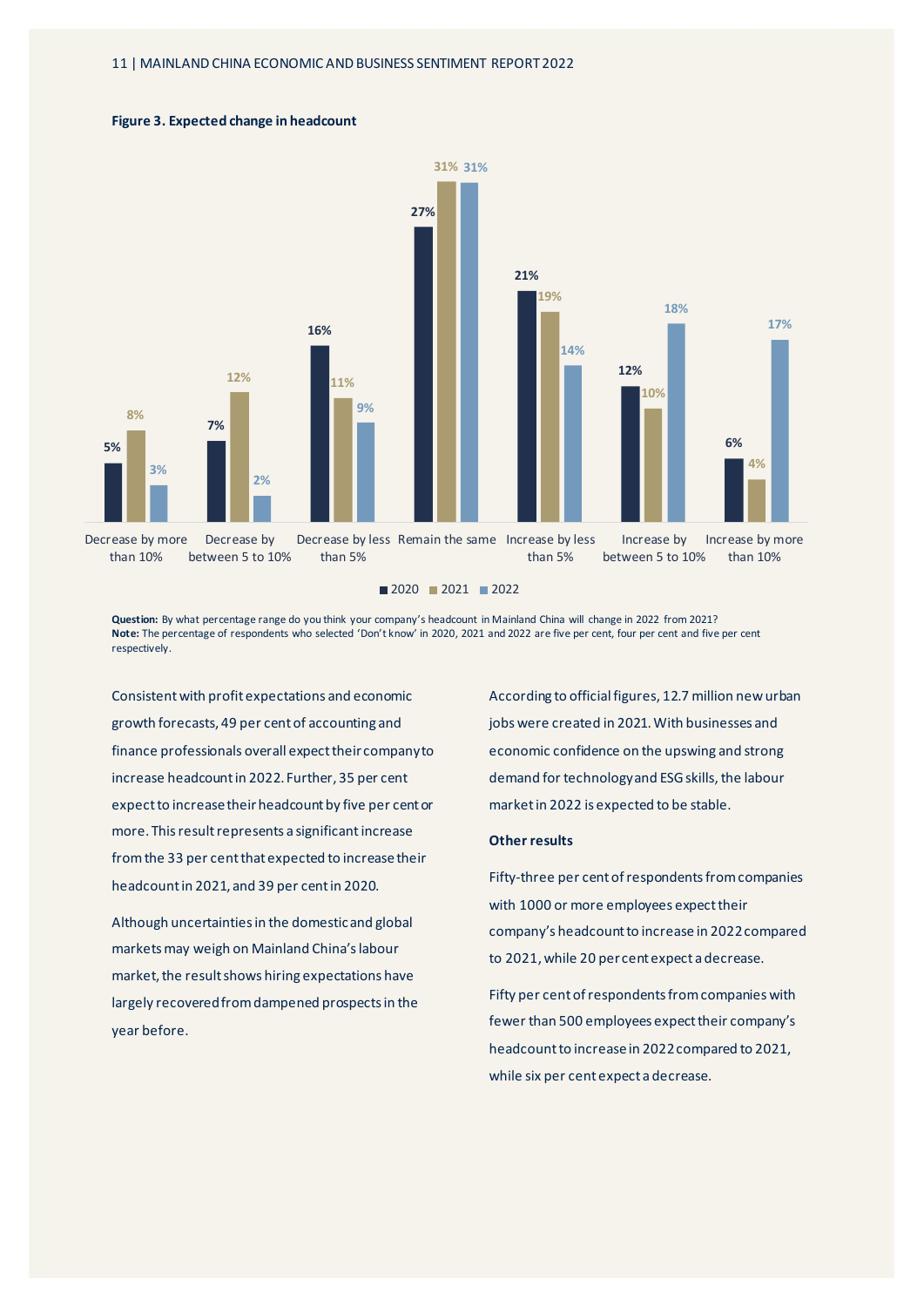### 12 | MAINLAND CHINA ECONOMIC AND BUSINESS SENTIMENT REPORT 2022



**Mr Michael Yu FCPA (Aust.)**

**President of CPA Australia's East and Central China Committee** 

Guided by the "dual carbon" goal, ESG investment and ESG-driven mergers and acquisitions will become key aspects of Mainland China's economic landscape.

By gradually phasing out the use of coal power and improving coal power flexibility, promoting the use of renewable energy, continuously reducing the proportion of fossil fuels in the primary energy mix, and accelerating the development and use of hydrogen, China has been taken various measures to drive an energy structure revolution and transition to a low-carbon economy.

Furthermore, the implementation of green finance policies and guidelines, such as the green credit guidelines, green bonds, green private equity

investments and innovative green finance products, will encourage ESG investments and ESG-driven mergers and acquisitions.

Meanwhile, investors no longer constrainthemselves to analysing traditional financial indicators. They are increasingly using non-financial ESG indicators to evaluate potential investments. Domestic regulatory requirements, changes in the financing environment and increased consumer awareness on environmental protection issues have also prompted a shift in focus among different sectors and industries.

As a response to these changes, businesses will need to implement an ESG strategy to enhance competitiveness and drive sustainable development. The strategy may involve developing and leveraging new materials and new technology, improving production and energy efficiency viawidespread electrification, increasing the proportion of renewable energy use, promoting greener workrelated travel for employees, promoting the reduction of carbon emissions in production and supply chains, and producing value-added low emission products.

ESG investment, mergers and acquisitions, and divestitures will enable companies and organisations to build the assets, skills and technologies necessary for sustainable development and achieving their long-term value goals.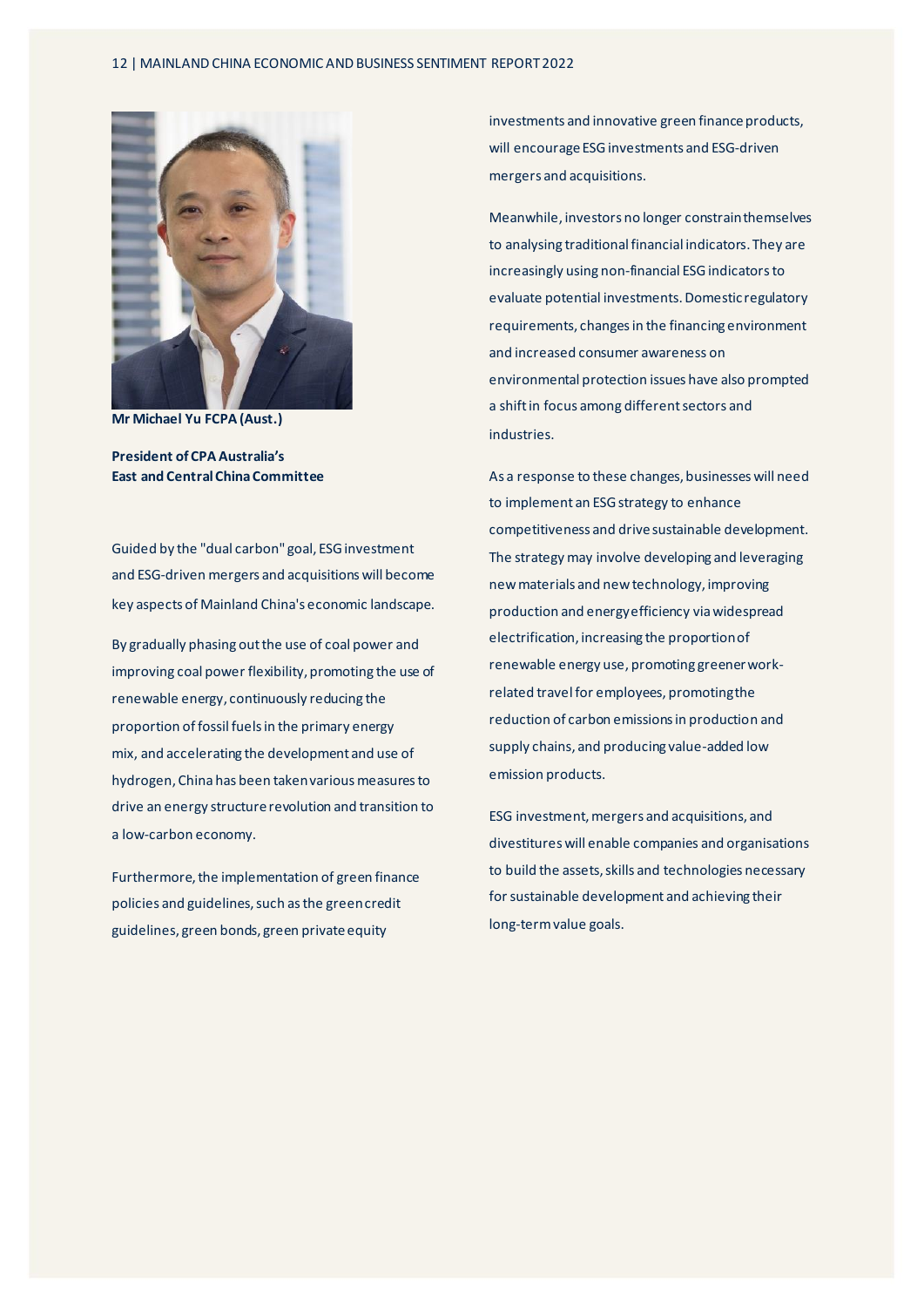# **BUSINESS STRATEGIES AND TRENDS**



**Figure 4. Key strategic focuses for companies in 2022**

**Question:** In your view, which of the following best describes what could be the top three key strategic focuses of your company in 2022? (Please select up to three options)

Reflecting efforts to ensure long-term growth, 47 per cent of respondents chose "digital transformation, technology development and innovation" as one of their top strategic focuses for their company in 2022. This was also the top choice for 2021, where 33 per cent selected this strategy.

This strong emphasis on digital transformation and innovation show that many companies remain focused on future growth prospects and on staying ahead of competitors despite recent uncertainties. According to CPA Australia's **[Business Technology](https://www.cpaaustralia.com.au/-/media/project/cpa/corporate/documents/tools-and-resources/financial-reporting/business-technology-report-2021.pdf?rev=b99ab28c4c9b4e299402b9fd010a8d8f&download=true)  [Report 2021](https://www.cpaaustralia.com.au/-/media/project/cpa/corporate/documents/tools-and-resources/financial-reporting/business-technology-report-2021.pdf?rev=b99ab28c4c9b4e299402b9fd010a8d8f&download=true)**, businesses expect that a focus on technology adoption should help their company to improve operational efficiency, lower costs and enhance the customer experience – essential elements for successin a challenging environment.

Underlining improvements in business and economic sentiment, "cost management" is the now the fifth most chosen strategic focus in 2022, down from second place in 2021. As confidence increases, prudent approaches to managing through tough times become less of a priority. Instead, Mainland China's business are more likely to focus on:

- improving existing customers' experiences, satisfaction and loyalty
- exploring new markets for potential expansion
- improving business efficiency.

The focus on "improving existing customers' experiences, satisfaction and loyalty" increased from 18 per cent in 2021 to 37 per cent in 2022, reflecting the increasing value being placed on companies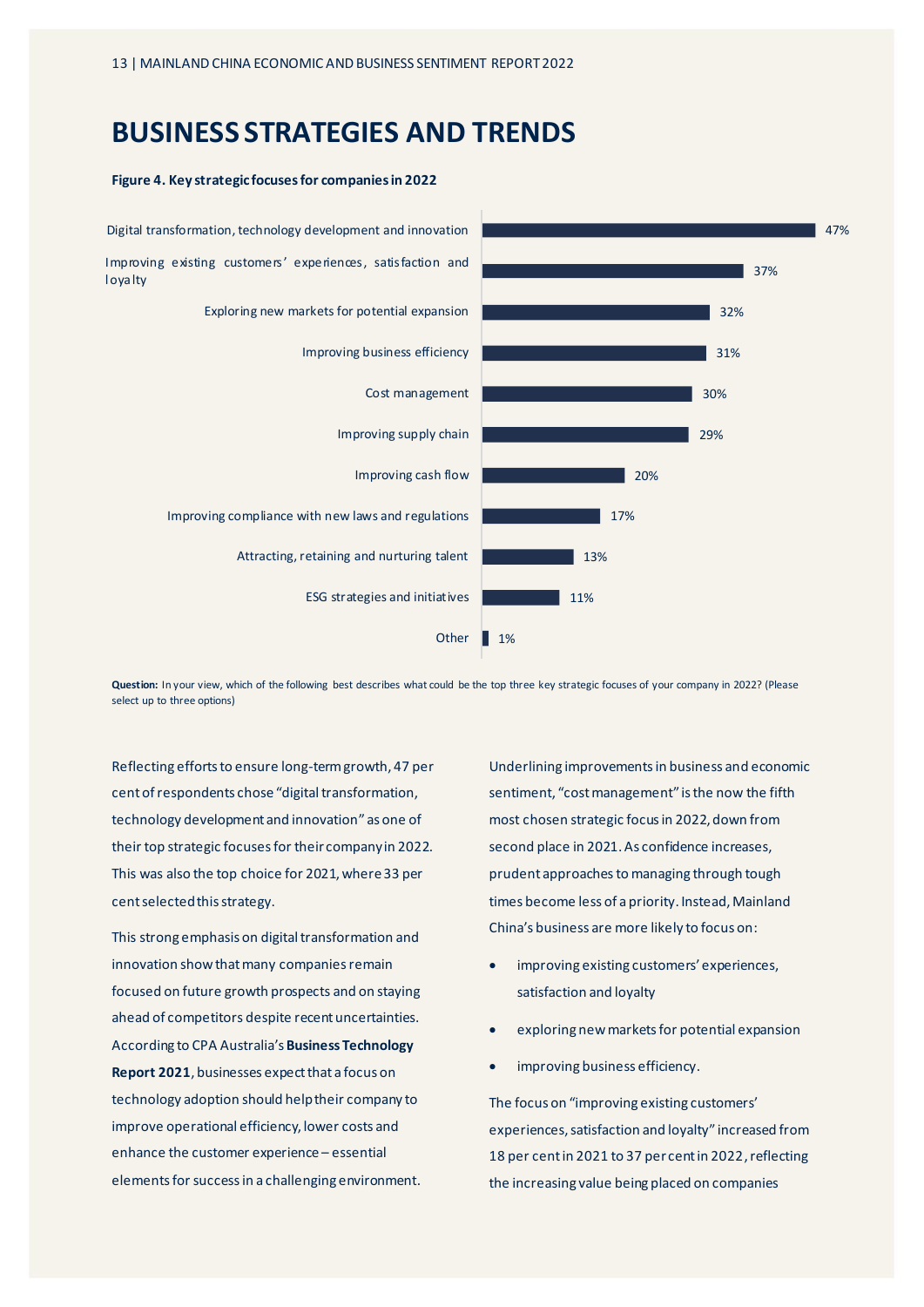maintaining their existing customer base. One lesson that may have been reinforced by the pandemic is that businesses cannot expect to continually grow from attracting new customers. They can still grow by adding value and seeking better returns from existing customer relationships through improving their service and support.

## **Other results**

The key strategic focus in 2022 that was most frequently selected by respondents from businesses with 1000 or more employees is "digital transformation, technology development and innovation" (57 per cent).

Respondents from businesses with fewer than 500 employees nominated "improving existing customers' experiences, satisfaction and loyalty" (42 per cent) most frequently.



## **Figure 5. Planned investment into new technology in 2022**

**Question:** By what percentage range do you think your company's investment into technology will change in 2022 from 2021? **Note:** The percentage of respondents who selected 'Don't know' in 2020, 2021 and 2022 were 12 per cent, seven per cent and nine per cent respectively.

Fifty-nine per cent of respondents expect their business to increase investment in new technology in 2022, which is an increase of two and nine percentage points from2021 and 2020 respectively. The percentage of respondents who stated that their business will decrease investmentin technology

dropped from eight per cent in 2021 to three per cent in 2022.

This result supports other survey data showing a strong culture of innovation and technology adoption amongst many Mainland Chinese businesses. Such a culture of innovation is spurred by a combination of different factors including government incentives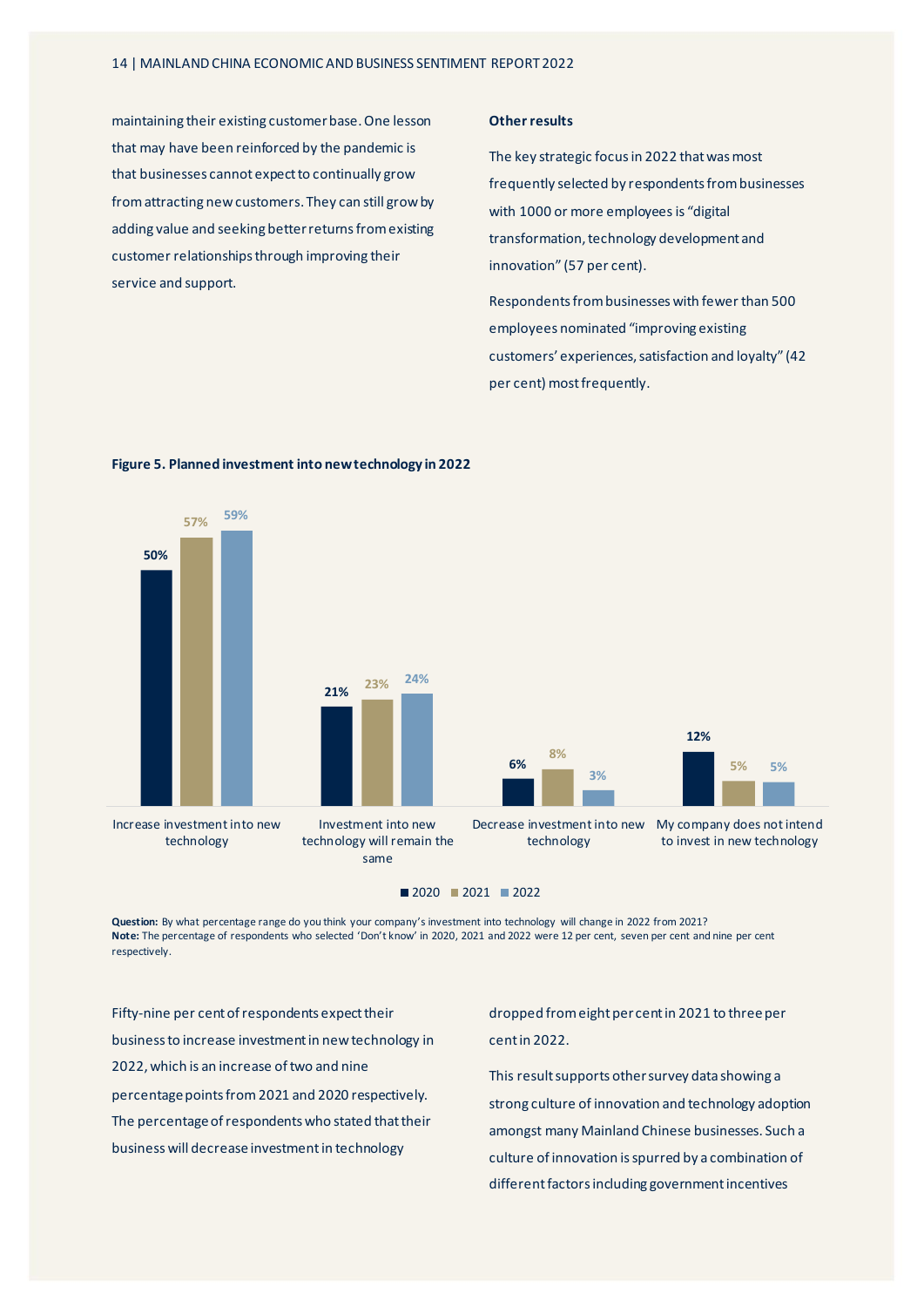including tax incentives for research and development, the drive to improve operational efficiencies and competitive pressures.

Supported by the 14th Five-Year Plan, the commercial applications of new technologies such as 5G technology, artificial intelligence, blockchain and cloud technologies will continue to proliferate. Consequently, it is expected that more businesses in Mainland China will invest in technological

innovations. They will do this to stay ahead of competitors, meet changing customer needs and ensure their long-term growth.

The expected increase in technology investment will need to be supported by a digitally literate workforce. This will require companies to employ new talent and invest in developing the technology skills of current employees.



## **Figure 6. Business ESG initiatives in the next three years**

Question: Which of the following best describes the main ESG initiative your company will focus on in the next three years?

Eighty-eight per cent of accounting and finance professionals expect their businesses to undertake an ESG initiative over the next three years, with the most popular choice being developing a long-term ESG strategy.

Businesses could consider the following actions when developing an ESG strategy:

- Establish a board-level ESG committee to look into incorporating ESG-related issues into the overall corporate governance strategy
- Establish a management-level working group or functional department to take charge of ESGrelated initiatives
- Encourage a corporate-wide ESG culture through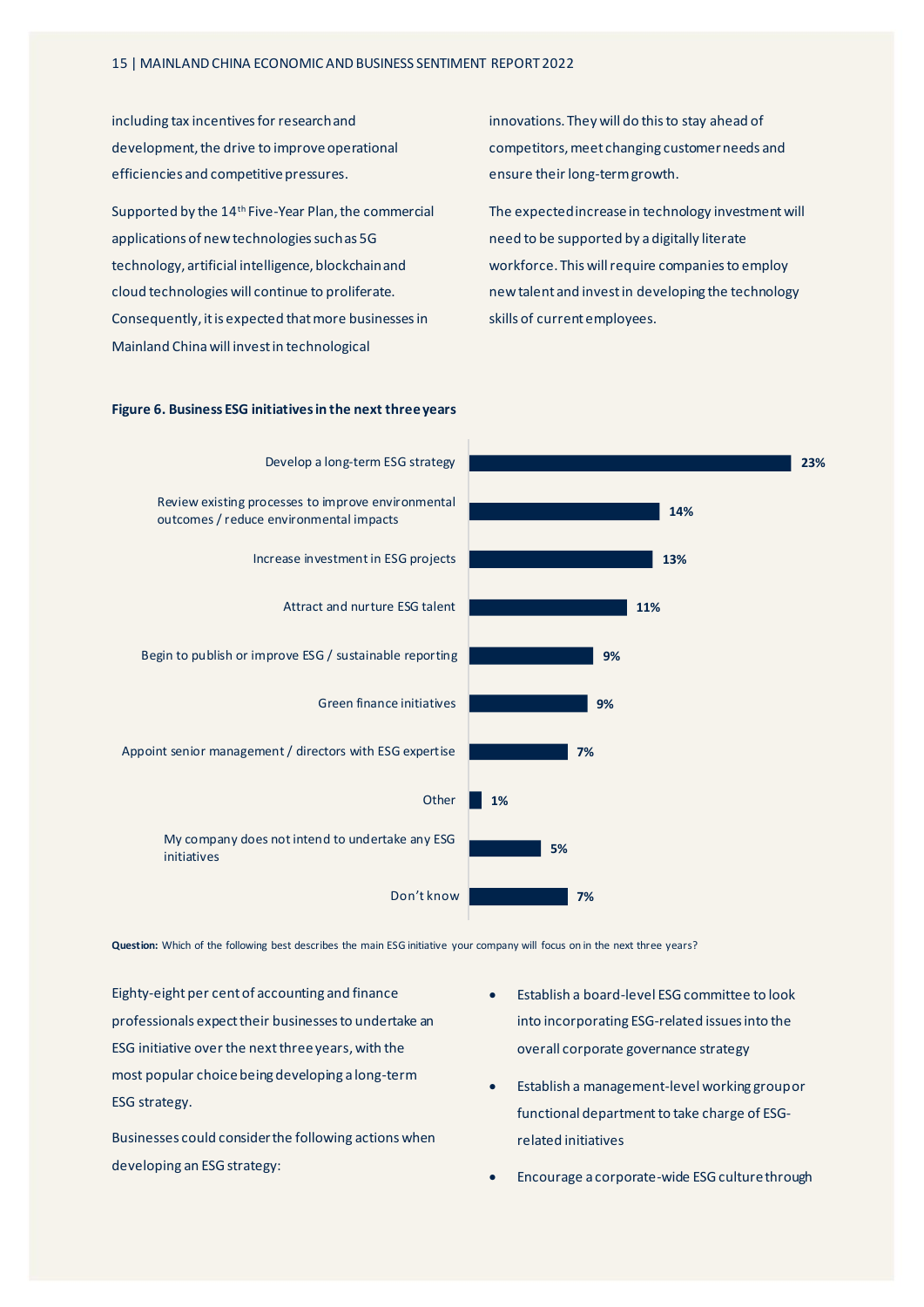training programs and education.

With the announcement of Mainland China's "dual carbon goals" – reaching carbon peak emissions by 2030 and achieving carbon neutrality by 2060 – in September 2020, the emergence of ESG as a fundamental component of business and wider economic behaviour means that more Mainland Chinese businesses will increase their focus on ESG mattersin the future.

According to CPA Australia's **[ESG Reporting White](https://www.cpaaustralia.com.au/-/media/project/cpa/corporate/documents/esg-reporting-whitepaper.pdf)  [Paper 2021,](https://www.cpaaustralia.com.au/-/media/project/cpa/corporate/documents/esg-reporting-whitepaper.pdf)**businesses must drive a deeper understanding of their business models, the external environment in which they operate, who their stakeholders are and how they are impacted.

In the "new economy", capital will not just mean financial and physical, but equally important will be intellectual, human, and social and relationship forms of capital, accompanied by a deepening awareness of impact and dependency on the natural environment and its resources.

Key to an ESG-driven future is internal and external data. Businessesin Mainland China will need to place greater emphasis on assimilating data from a variety of sources and applying critical judgement to it. This will rely on effective materiality assessments, early planning, choice of framework, systems development and measures to ensure accuracy – tasks the accounting profession is well positioned to contribute to.



## **Figure 7. Tax developments**

Question: In your opinion, which of the following tax developments will most significantly impact your business in the next three years?

Well-designed tax policies, including tax and fee reductions can have positive impacts on business and the economy. Therefore, the Mainland Chinese government may wish to continue delivering such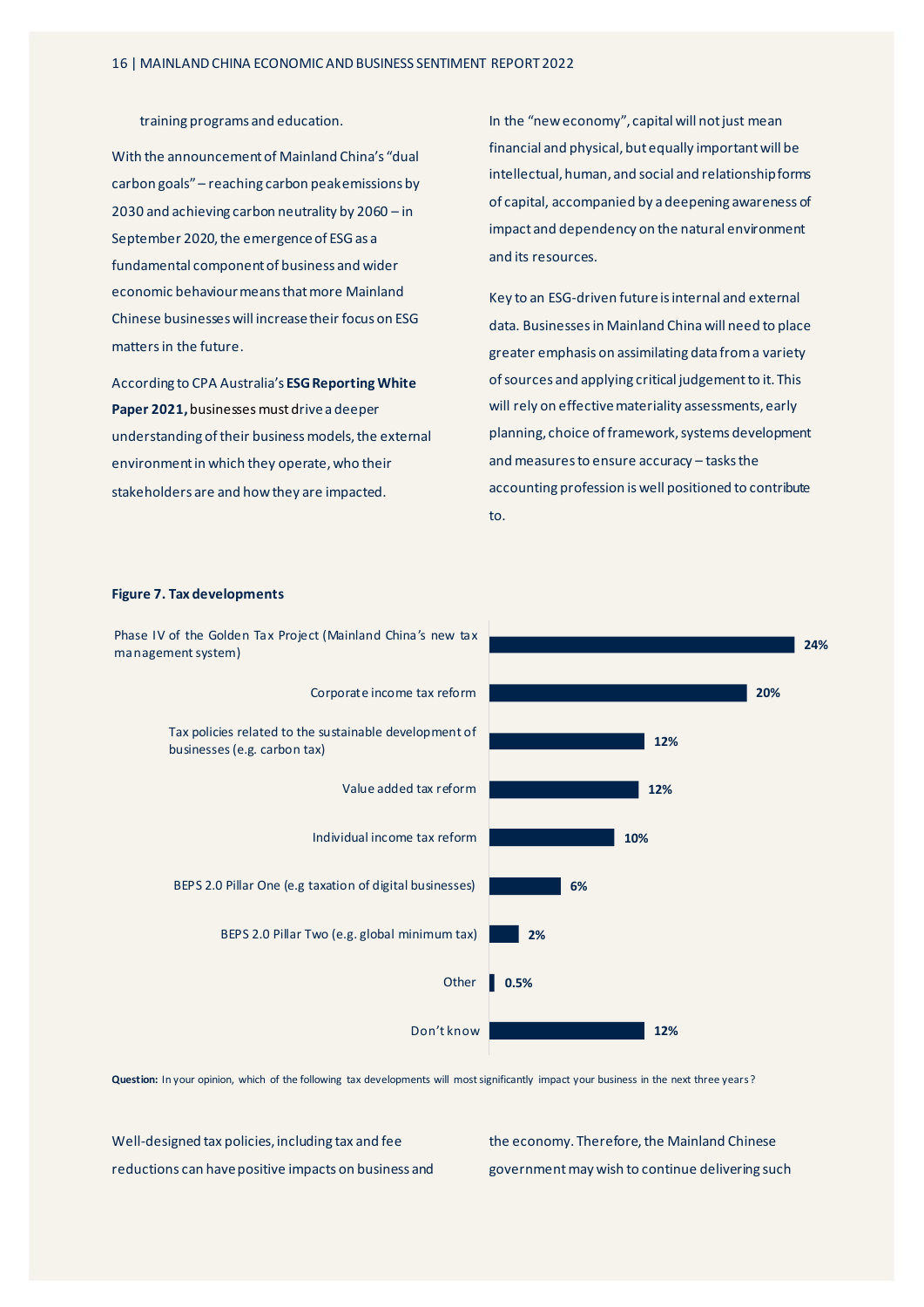reduction policies, as well as the continuation of tax reforms in 2022.

The survey findings show that respondents were more likely to nominate the implementation of Phase IV of the Golden Tax Project as the tax development that will most significantly impact their business over the next three years.

The launch of a new phase of the Golden Tax Project reflects the efforts of the government to digitalise tax collection and administration. Companies in Mainland China should seek professional advice from their accountants to ensure they understand and are prepared for the new tax management system.



## **Figure 8. Top skills employees should develop in 2022**

**Question:** In your opinion, what are the top three skills that employees should develop to enhance the competitiveness of your business? (Please select up to three options)

Underlining the growing strategic focus of Chinese companies on digital transformation and technology adoption, a majority (52 per cent) of respondents chose "creativity and innovation" as one of the top skills they think employees should develop to enhance the competitiveness of the business. This is followed by "digital and technical skills" (45 per cent). Similarly, technological advances mean that many respondents also believe employees should also develop "flexibility and adaptability" (35 per cent).

The advantages of having these three skills are highlighted in CPA Australia's **[The Impact of](https://www.cpaaustralia.com.au/-/media/corporate/allfiles/document/professional-resources/business-management/the-impact-of-technology-on-the-desired-skills-of-early-career-accountants.pdf?la=en&rev=a42b2122d3604d1cb5f615aecf1b7e75)  [Technology on the Desired Skills of Early Stage](https://www.cpaaustralia.com.au/-/media/corporate/allfiles/document/professional-resources/business-management/the-impact-of-technology-on-the-desired-skills-of-early-career-accountants.pdf?la=en&rev=a42b2122d3604d1cb5f615aecf1b7e75)  [Accountants](https://www.cpaaustralia.com.au/-/media/corporate/allfiles/document/professional-resources/business-management/the-impact-of-technology-on-the-desired-skills-of-early-career-accountants.pdf?la=en&rev=a42b2122d3604d1cb5f615aecf1b7e75)**reportwhich states that creativity and innovation skills mean that employees can draw on data and technology to generate solutions to complex problems and add value to their employer or client.

The report further mentions that recent technological trends mean employers are seeking accountants with IT skills and who possess the capability to both apply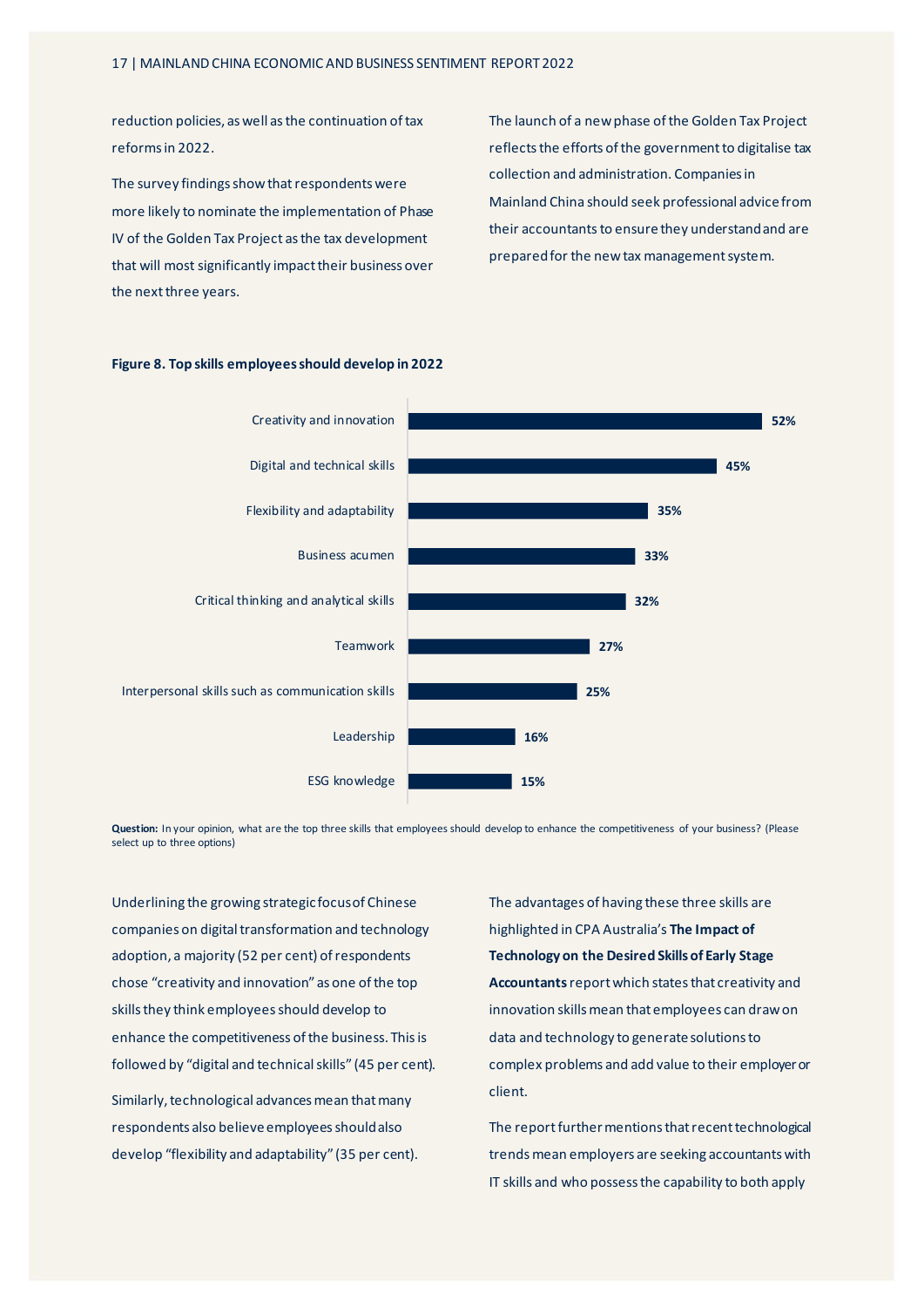and oversee technology which automates administrative tasks. Flexibility and adaptability skills mean that employees will be open to technological change needed to support growth and innovation.

This result also reflects a possible skills gap as well as a shortage of talent. Mainland Chinese businesses should consider implementing talent development plans to recruit, nurture and retain talent with indemand skills.



**Mr Raymond Zhu FCPA (Aust.)**

**Deputy President of CPA Australia's East and Central China Committee**

While the progress of tax policy and enforcement development may not have yet reached prepandemic levels, looking forward, it is likely to normalise as the pandemic situation eases.

Short-term emergency reliefor adjustment measures may be gradually reduced, and policies to ensure a stable source of tax revenue over the long-termmay be implemented.

Overall, there are three major tax trends that companies in Mainland China should pay attention to in  $2022$ 

Firstly, progress will be made in the digitalisation of tax administration. With the announcement of BEPS

2.0, it is expected that the digitalisation oftax administration will further develop, and new iterations of technology platforms will affect a range of tax filing compliance areas.

For the Mainland Chinese market, the launch of Phase IV of the Golden Tax Project and the further expansion of the use of electronic invoices will have a significant impact on the digital tax administration of companies.

Further, the tax trend of a "low tax rate and wide tax base" will continue in 2022. Preferential policies for selected industries will also be further applied globally. Since the start of the pandemic, no jurisdictions have officially announced an increase in their corporate income tax rate in 2021, while some have announced plans to reduce the corporate income tax rate. For Mainland China, preferential policies for employee year-end bonuses and equity incentives, corporate restructuring, and pandemicrelated tax relief measures for small and mediumsized enterprises have been extended.

Finally, tax support for R&D activities is expected to increase. To better meet the needs of technology innovation and economic development and transformation, it is expected that further incentive measures will be implementedin 2022 to increase tax support for R&D activities among businesses and scientific research institutions.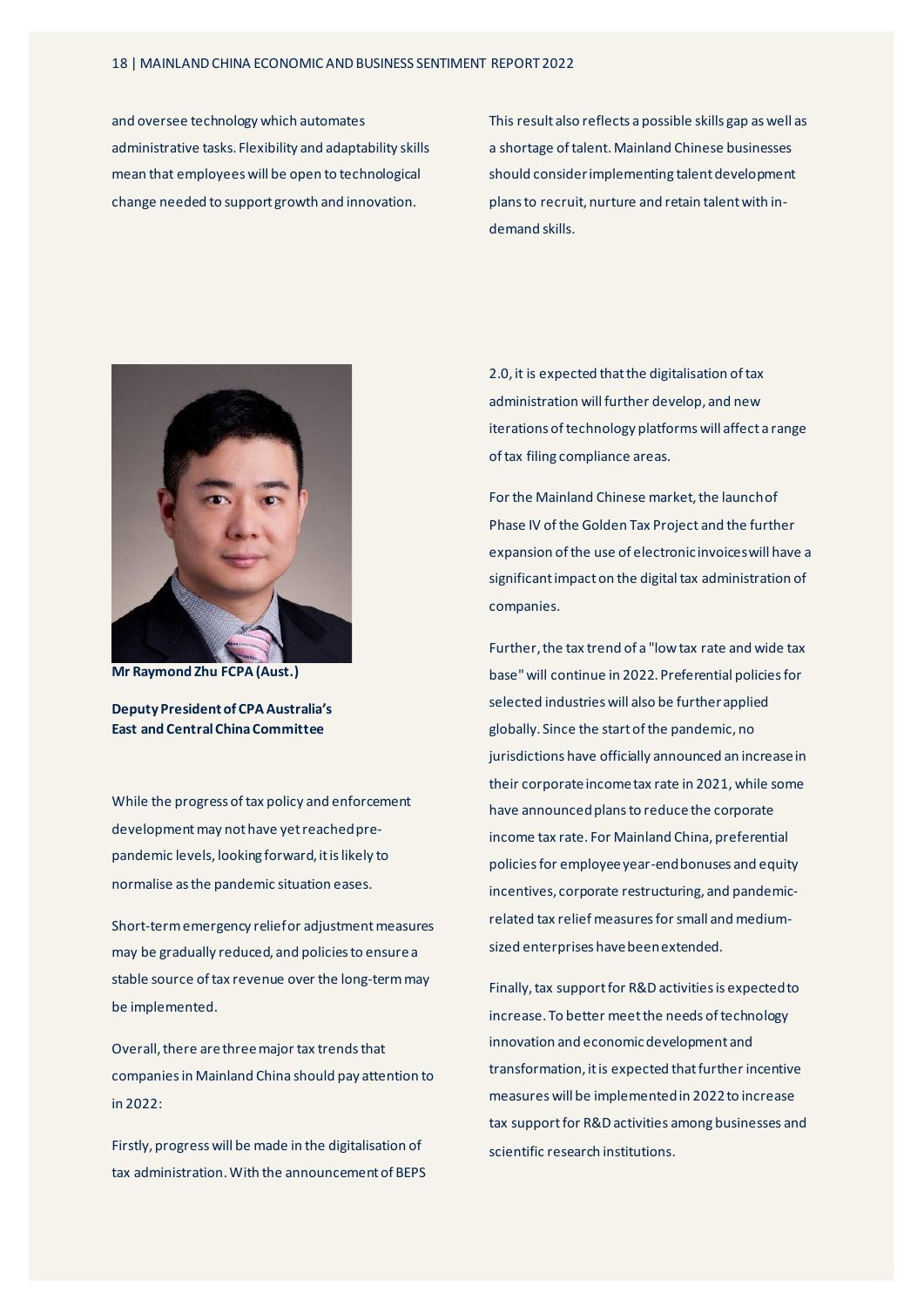# **MARKET EXPANSION**

## **Figure 9. Business expansion activities in the next three years**



**Question:** In the next three years, which of the following regions in Greater China do you expect your company will mainly focus its expansion activities? (Please select up to three options)

Figure 9 shows that an overwhelming number of respondents think their business will expand its activities in Greater China in the next three years, with only six per cent of respondents reporting that their business has no plans to expand. It is likely that government policies prioritising the support of the domestic economy and to improve the business environment as stipulated by the 14th Five-Year Plan, are encouraging Mainland Chinese businesses to expand within Greater China.

Forty-seven per cent of respondents expect their company to expand into the GBA in the next three years, making it the most popular destination for expansion activities. With a population of 86 million and a GDP of nearly US\$1.67 trillion in 2020, the GBA is a promising market for businesses seeking growth opportunities.

In addition, the preference for many businesses to expand into the GBA, the Yangtze Economic Belt and the Beijing-Tianjin-Hebei region suggests that policy initiatives in these regions are popular at encouraging businesses to undertake their expansion activities. Elements of those initiatives may be emulated in other regions to attract domestic and overseas companies.

## **Factors most likely to impact where Mainland Chinese businesses may expand overseas**

There are a range of factors that impact where a business may choose to expand their overseas operations, with many of those not directly related to financial matters. Instead, political factors including trade relations between China and the other market (45 percent), and political stability in the overseas market(44 per cent) appear to be two influencing factorsfor Mainland Chinese businesses.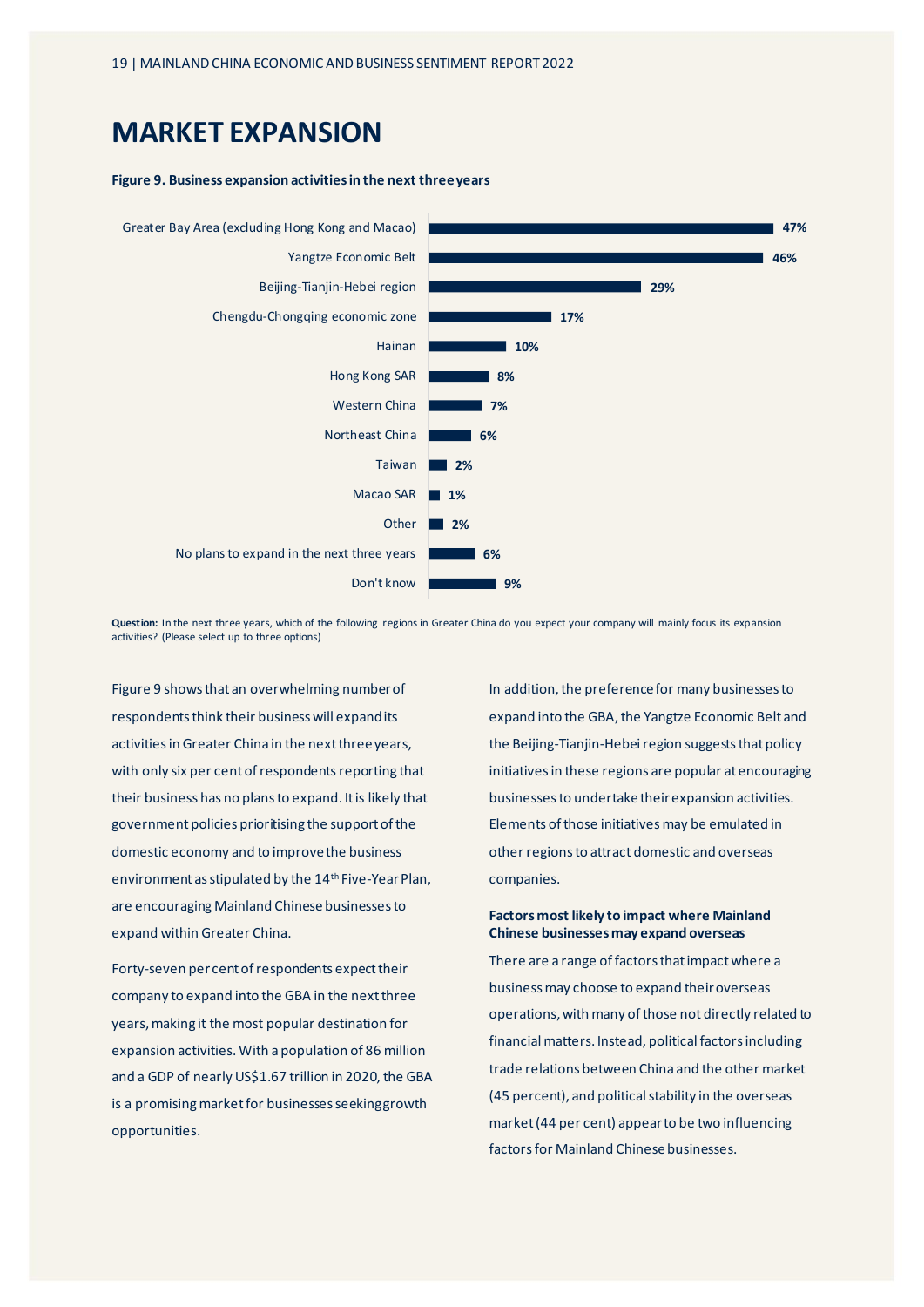Given the socioeconomic impact of the pandemic, the effectiveness of COVID-19 vaccine rollout(44 per cent) is also an important consideration for Mainland Chinese businesses in deciding whether to expand in an overseas market.



**Ms Rebecca Wong FCPA (Aust.)**

**Deputy President of CPA Australia's South China Committee**

Industrial cooperation and complementary advantages in the GBA have been further strengthened last year due to the implementation of the Wealth Management Connect Scheme and the announcement of policies such as the "Overall Plan for the Construction of the Hengqin Guangdong-Macao Intensive Cooperation Zone" and the "Plan for Comprehensive Deepening Reform and Opening Up of the Qianhai Shenzhen-Hong Kong Modern Service Industry Cooperation Zone".

The business collaboration and innovation environment has improved, the level of digitalisation and automation has increased, and the flow of resources has become more efficient.

Looking forward, the GBA possesses substantial market opportunities. This includes tourism opportunities, talent accumulation, a marketfor high-end consumption, and preferential policies to support the medical care, financial products, and ecommerce sectors. These business growth opportunities are key factors in attracting companies to focus their expansion activities in the GBA.

To capitalise on the unique growth opportunities in the GBA, companies should consider formulating a medium to long-term plan based on the needs and characteristics of consumersin the GBA, as well as taking advantage of preferential tax policies and actively looking for and utilising new technologies.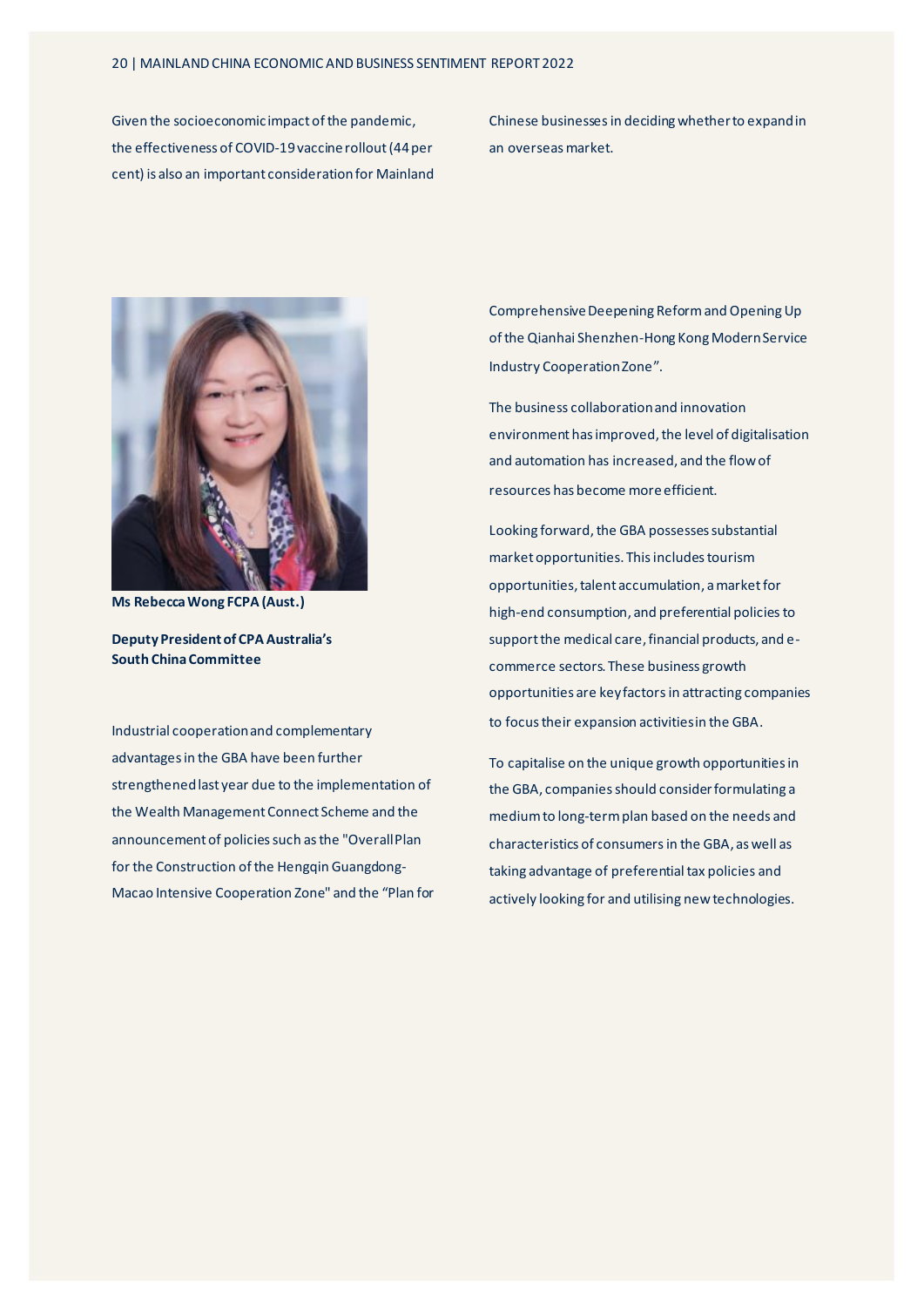# **CONCLUSION**

The results of this year's survey reveal that while issues with COVID-19 outbreaks, uncertainties in the global economic recovery and concerns over trade tensions continue to exert downward pressure on Mainland China's economy, overall confidence in the economy and business conditions appear to have improved and stabilised.

Under these circumstances, businesses should take full advantage of the various policies the government has announced to lower operating costs, facilitate access to finance, and expand within the Greater China region and globally. Targeted investments in technology innovation and development, a focus on ESG initiatives, and recruitment and development of talent should be on the radar.